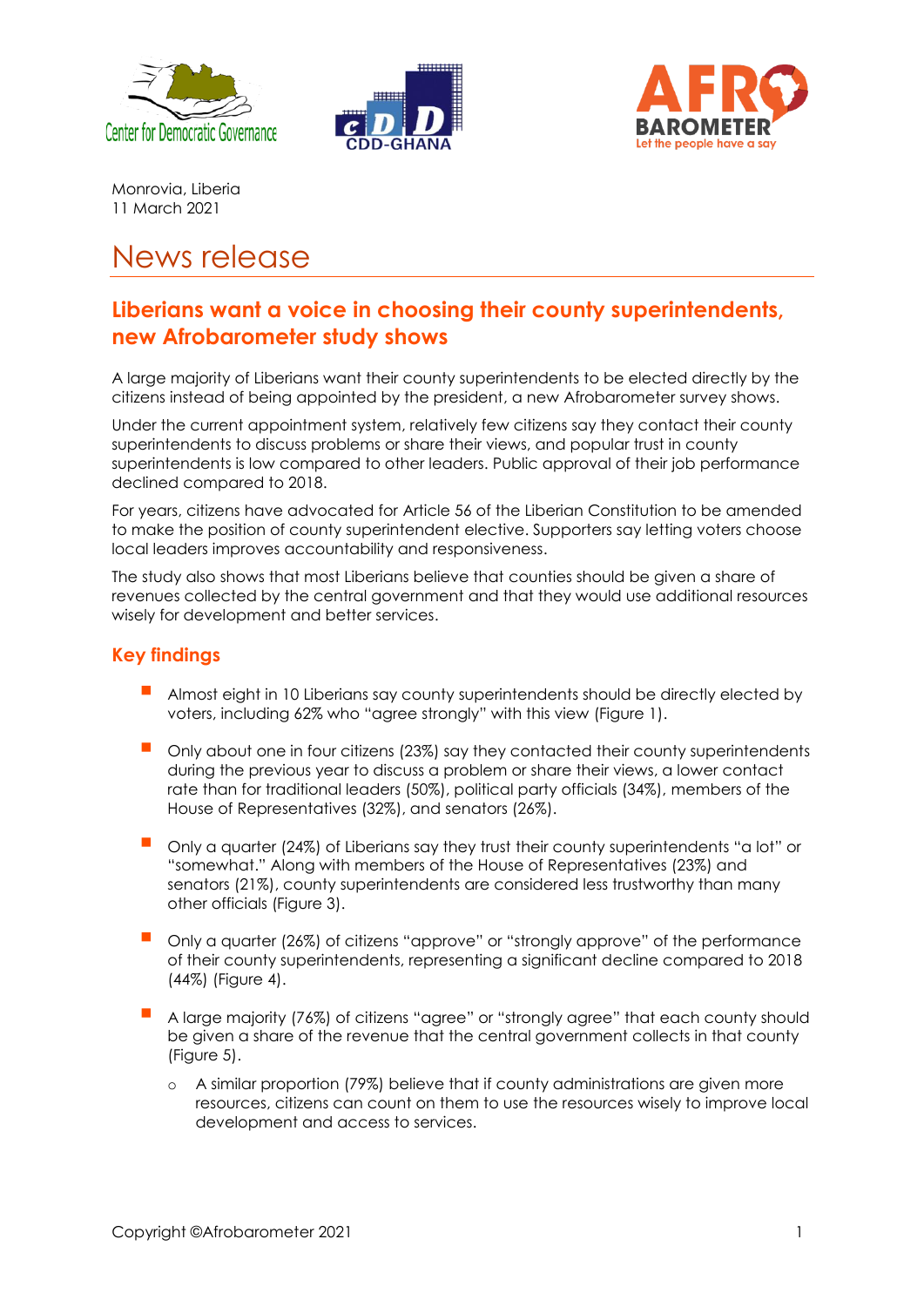

### **Afrobarometer surveys**

Afrobarometer is a pan-African, nonpartisan survey research network that provides reliable data on African experiences and evaluations of democracy, governance, and quality of life. Seven rounds of surveys were completed in up to 38 countries between 1999 and 2018, and Round 8 surveys are currently underway. Afrobarometer conducts face-to-face interviews in the language of the respondent's choice.

The Afrobarometer team in Liberia, led by the Center for Democratic Governance, interviewed a nationally representative, random, stratified probability sample of 1,200 adult Liberians between October and December 2020. A sample of this size yields country-level results with a margin of error of +/-3 percentage points at a 95% confidence level. Previous standard surveys were conducted in Liberia in 2008, 2012, 2015, and 2018.

#### **Charts**

#### **Figure 1: Should county superintendents be elected or appointed by government?**  | Liberia | 2020



*Respondents were asked: Which of the following statements is closest to your view? Statement 1: County superintendents should be directly elected by voters. Statement 2: The president should continue to appoint county superintendents.*





*Respondents were asked: During the past year, how often have you contacted any of the following persons about some important problem or to give them your views?*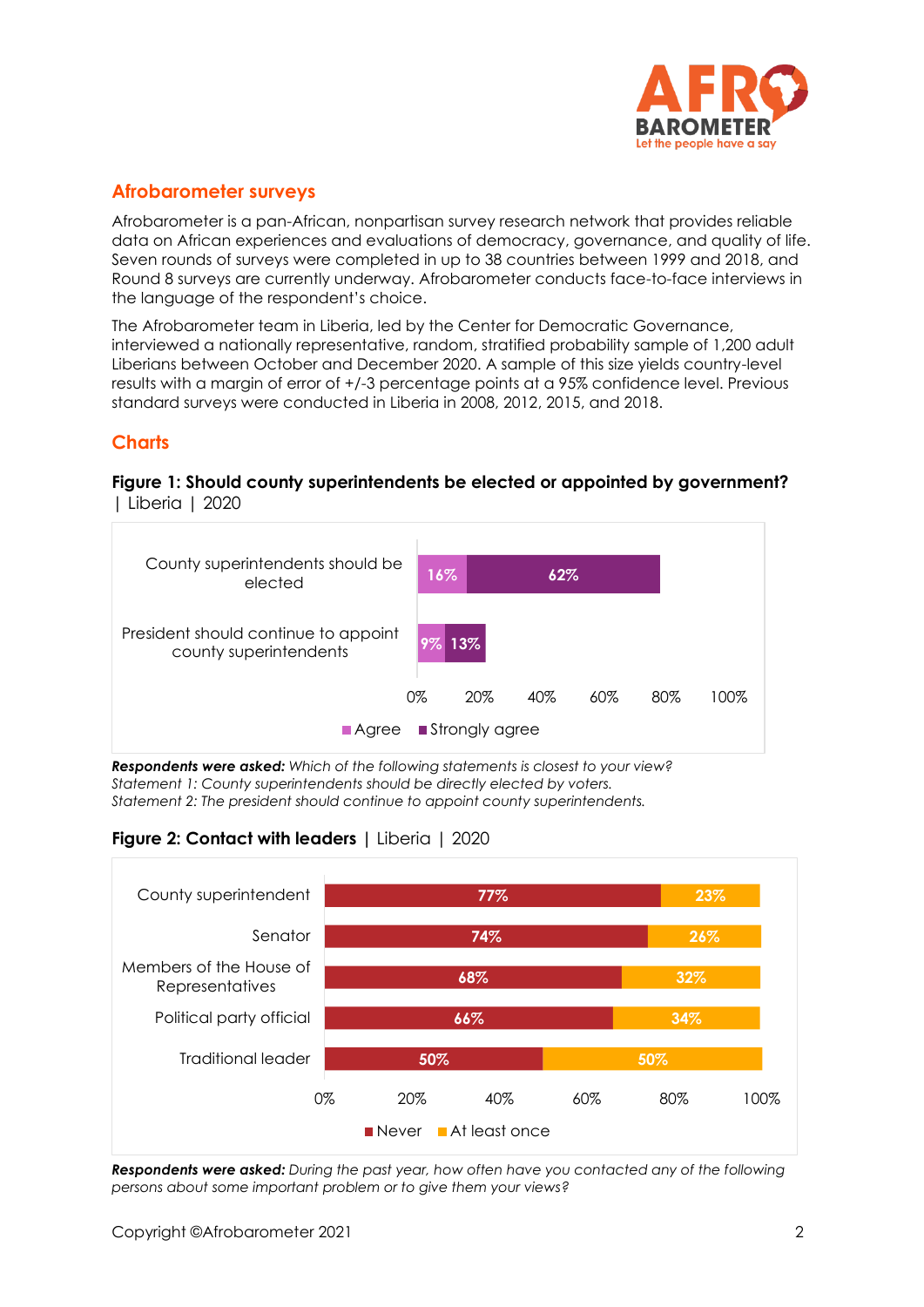





*Respondents were asked: How much do you trust each of the following, or haven't you heard enough about them to say? (% who say "a lot" or "somewhat")*

**Figure 4: Approval of county superintendent's performance** | Liberia | 2020



*Respondents were asked: Do you approve or disapprove of the way that the following people have performed their jobs over the past 12 months, or haven't you heard enough about them to say: Your county superintendent? (% who "approve" or "strongly approve")*